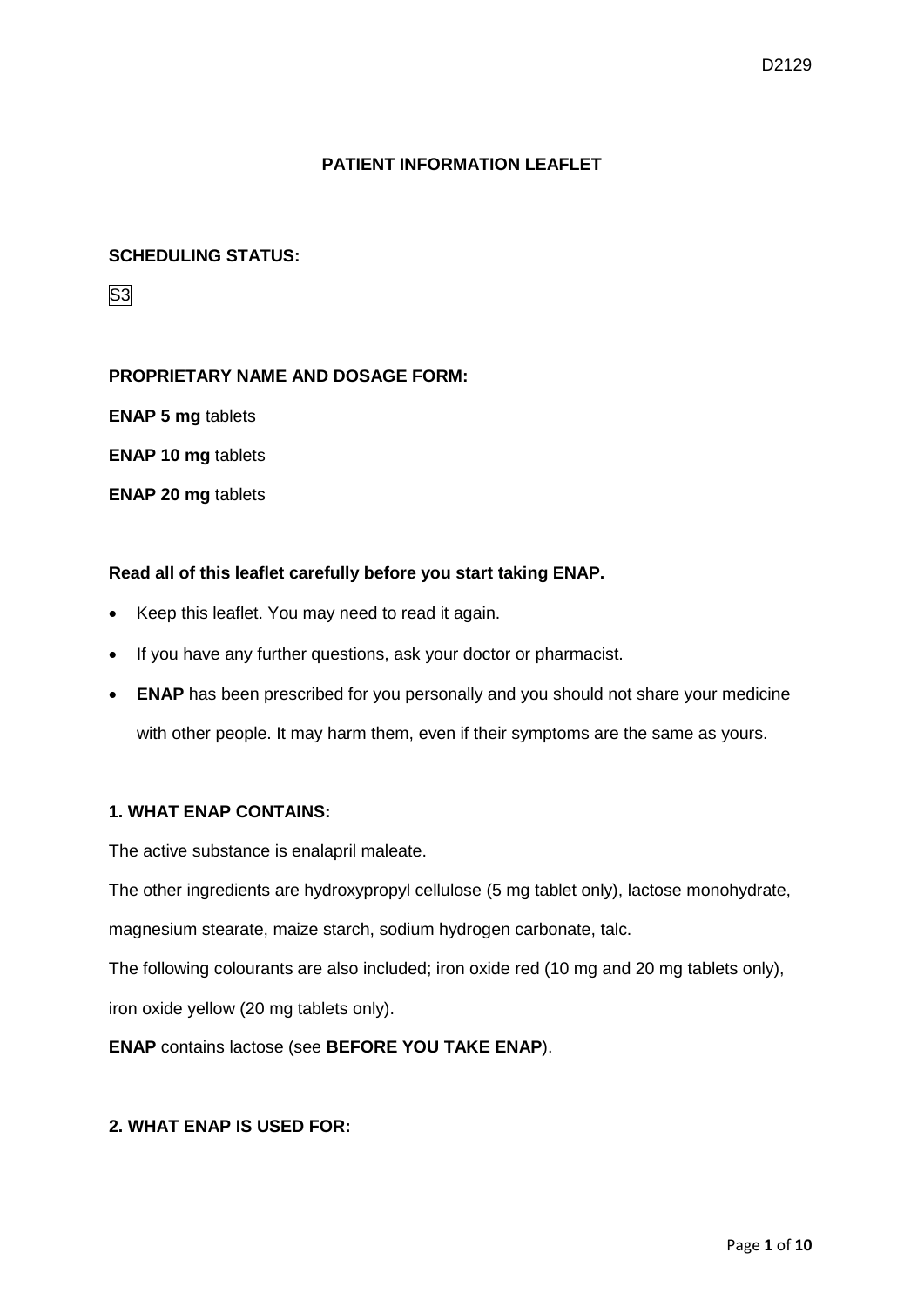**ENAP** is used to treat hypertension (high blood pressure) or heart failure (weakening of heart function). **ENAP** is also used for the prevention of symptomatic heart failure.

## **3. BEFORE YOU TAKE ENAP:**

## **Do not take ENAP if:**

- if you are hypersensitive (allergic) to enalapril maleate or any of the other ingredients of **ENAP** (see **WHAT ENAP CONTAINS**).
- if you are taking fluoroquinolones (type of antibiotic) such as ciprofloxacin or levofloxacin with **ENAP**, contact your doctor to re-evaluate your treatment.
- You have previously been treated with medicines of the same type as **ENAP** and have experienced allergic reactions with difficulties of breathing or swallowing, swelling of hands, feet or ankles, or if you or your family have had this reaction due to other reasons. You must never take these medicines (including **ENAP**) again.
- You have hereditary angioedema (a condition that makes you more prone to the swelling described above).
- If you have an increase in the thickness of the heart muscle (known as hypertrophic cardiomyopathy).
- You have severe kidney or liver problems.
- You have a narrowing (stenosis) of the aorta (an artery from your heart) or the kidney artery.
- You are already taking potassium sparing water tablets which contain eplerenone, spironolactone, triamterene or amiloride (used to treat fluid retention in patients with high blood pressure, heart, liver or kidney problems).
- You suffer from porphyria (a rare blood disorder).
- You are not passing urine.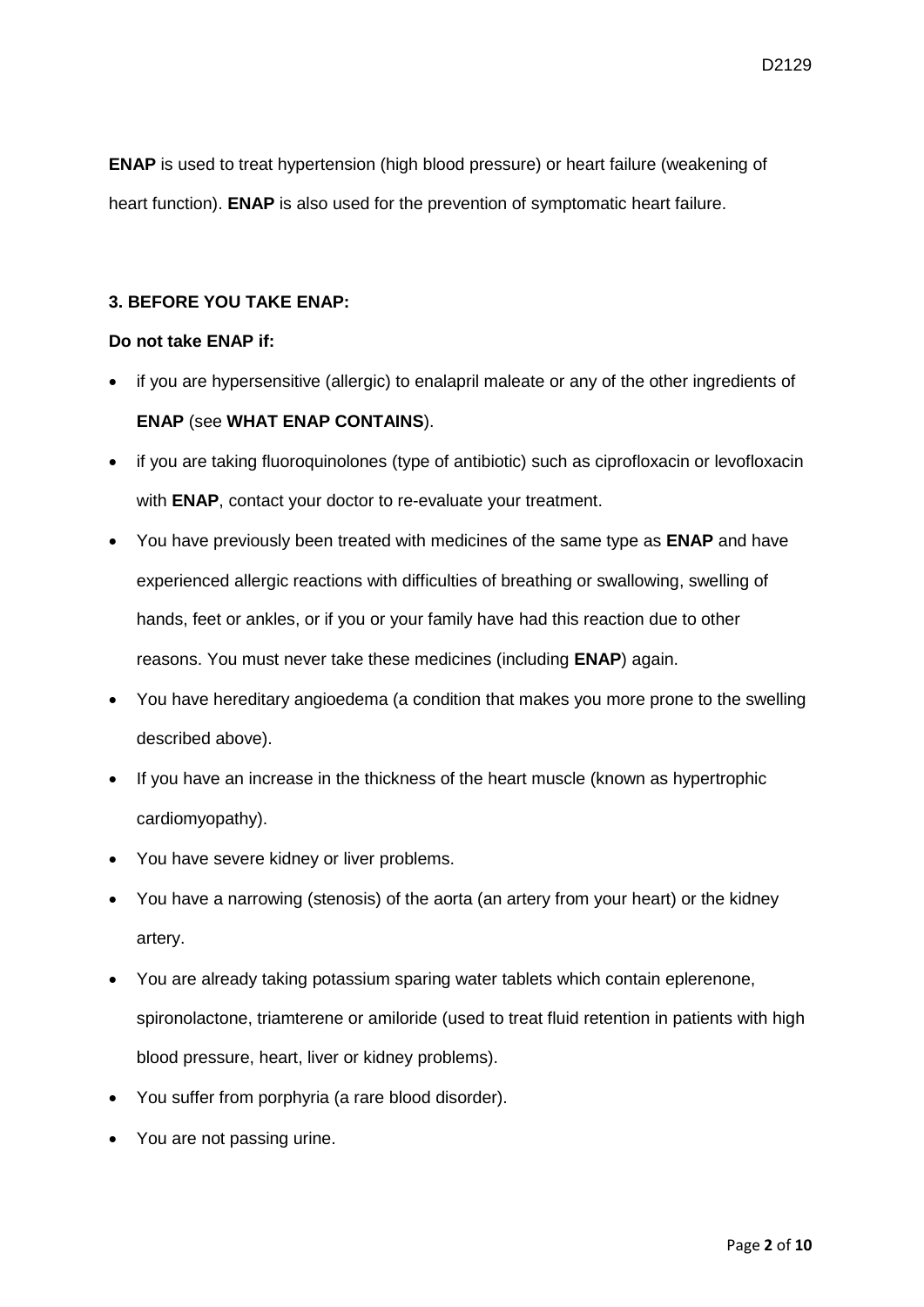- You have severe liver problems.
- You are taking lithium (used to treat depression or mood disorders).
- if you are pregnant or breastfeeding your baby (see **Pregnancy and breastfeeding**).
- if you are simultaneously using aliskiren (medication used for treatment of high blood pressure), see **Taking other medicines with ENAP.**

## **Take special care with ENAP:**

- if you are currently on any fluoroquinolones, such as ciprofloxacin or levofloxacin, as the concomitant use of fluoroquinolone and Angiotensin receptor blockers such as **ENAP** may cause acute kidney injury, contact your doctor to re-evaluate your treatment
- if you have heart problems.
- if you have kidney problems, have recently had a kidney transplant or you are having kidney dialysis.
- if you are taking immunosuppressant therapy (used to treat arthritis or following transplant surgery).
- if you are taking procainamide (for treatment of abnormal heart rhythms) or allopurinol (for gout).
- if you have diabetes; your need for insulin and other treatments against diabetes may be altered.
- if you have a history of 'angioedema" (a severe allergic reaction) to medicines.
- if you are about to undergo desensitization therapy due to an allergy against bee or wasp stings.
- If you are about to receive a treatment called LDL apheresis, which removes cholesterol from your blood using a machine.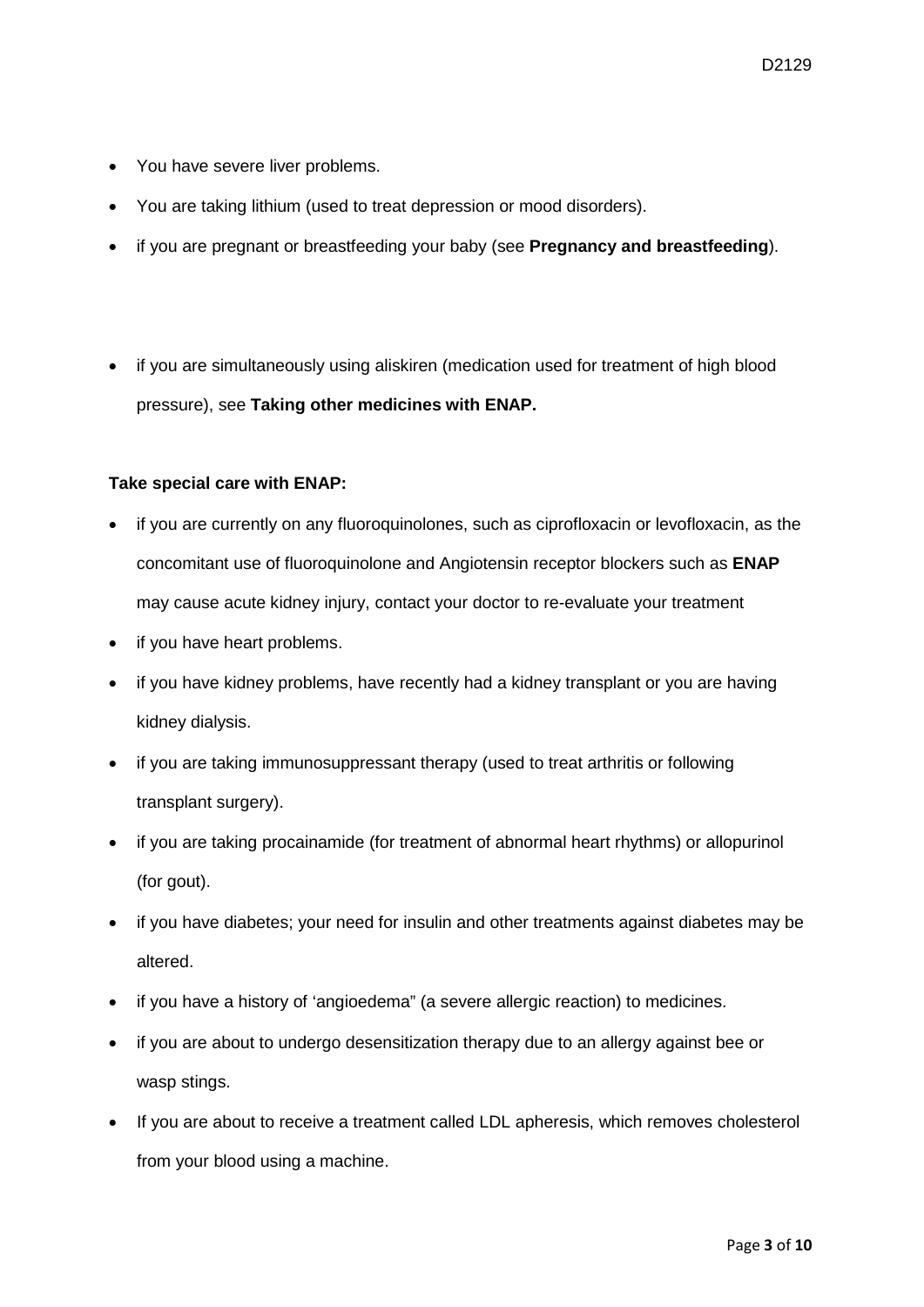- if you have upper respiratory tract infections, such as a cough
- if you have liver problems or have been told you suffer from a blood disorder.
- if you are taking potassium-sparing diuretics (water tablets such as eplerenone, spironolactone (potassium supplements and/or potassium-containing salt substitutes), triamterene or amiloride) and certain other diuretics, which could result in high potassium

blood levels (common symptoms are vague feeling of discomfort/ feeling bad, palpitations and muscle weakness)

- if you are going to have surgery or be given an anaesthetic. You must tell your doctor before you take **ENAP**.
- if you suffer from low blood pressure. You may notice this as feeling dizzy or lightheaded, especially when standing up.

#### **Taking ENAP with food and drink:**

**ENAP** can be taken before, with or after food.

**ENAP** taken together with alcohol may cause dizziness or light-headedness.

#### **Pregnancy and breastfeeding:**

If you are pregnant or planning to become pregnant or breastfeeding your baby, please consult your healthcare provider for advice before taking **ENAP**.

#### **Driving and machinery:**

Medicines which lower blood pressure may cause dizziness or drowsiness. Please make sure you know how **ENAP** affects you before driving or using machinery.

#### **Important information about some of the ingredients of ENAP:**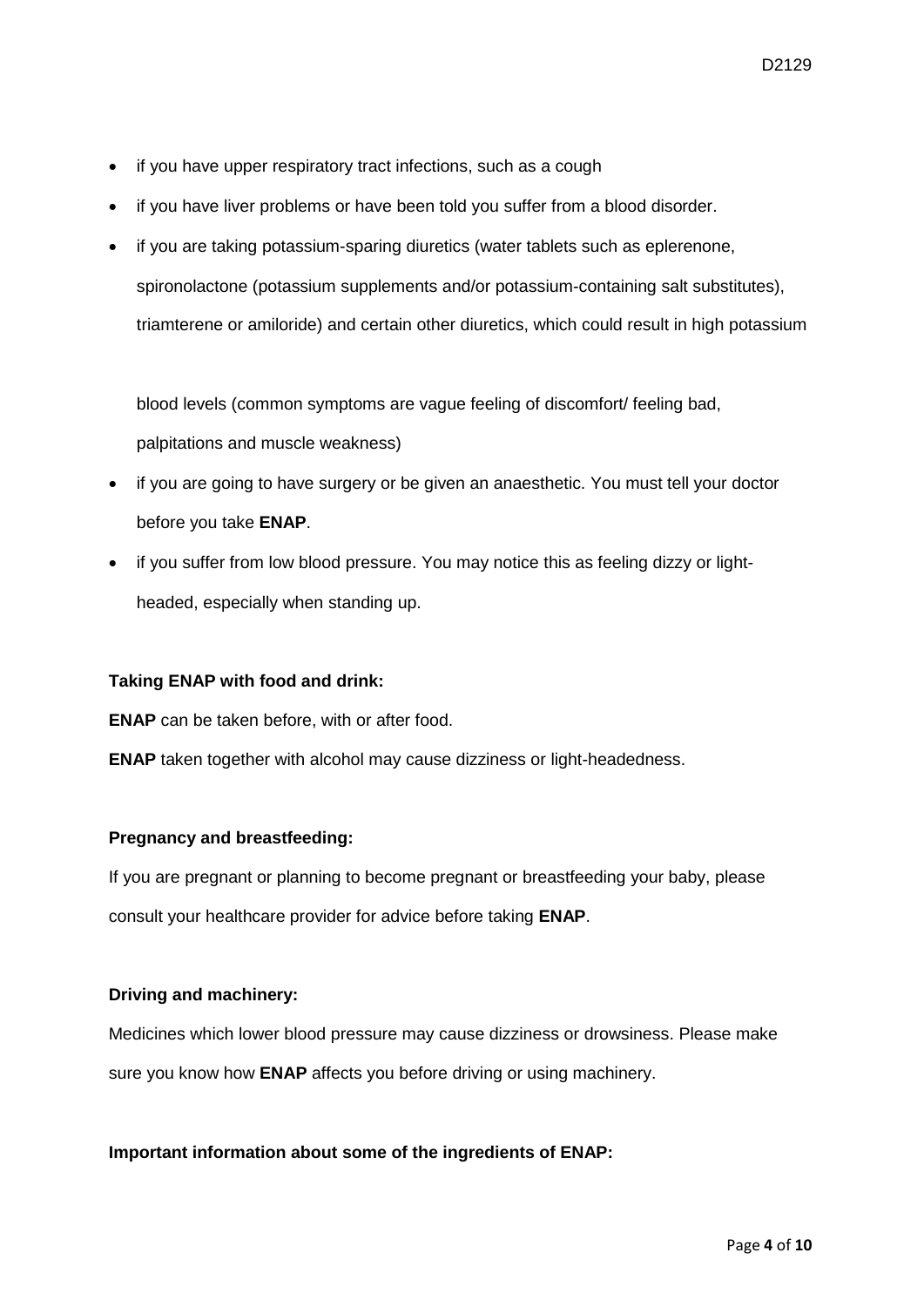**ENAP** contains lactose. Patients with the rare hereditary conditions of lactose or galactose intolerance should not take **ENAP.**

**ENAP** contains lactose which may have an effect on the control of your blood sugar if you have diabetes mellitus.

## **Taking other medicines with ENAP**:

Always tell your healthcare provider if you are taking any other medicine. (This includes complementary or traditional medicines.)

**ENAP** can interact with the following medicines:

- fluoroquinolones (type of antibiotic) such as ciprofloxacin or levofloxacin may lead to acute kidney injury, contact your doctor to re-evaluate your treatment
- sacubitril/valsartan (used to treat heart failure), antidiarrheal (e.g. racecadotril) and mTOR inhibitors (used in the treatment of renal cancer, e.g. sirolimus, everolimus, termsirolimus) and vildagliptin (used to treat biabetes) may lead to an increase risk of angioedema
- lithium used to treat depression or mood disorders (see **Do not take ENAP**).
- Potassium supplements, potassium sparing water tablets e.g. eplerenone, spironolactone, triamterene or amiloride) or potassium-containing salt substitutes.
- water tablets (diuretics) or other blood pressure lowering medicines.
- tricyclic antidepressants used for depression, antipsychotics used for severe anxiety.
- injectable gold (sodium aurothiomalate) an injectable medicine used to treat stiffness and inflammation in muscles, bones and joints.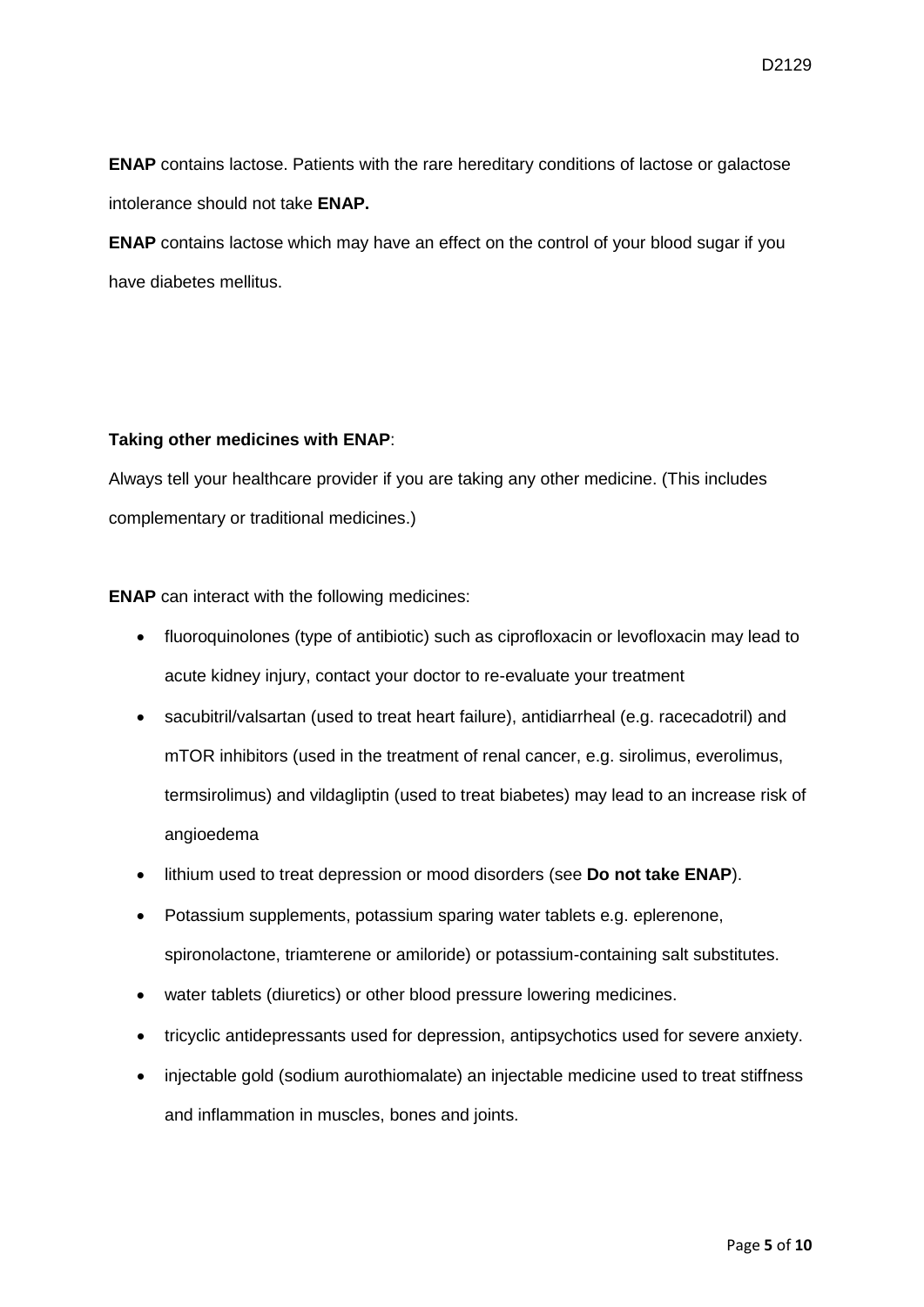- Medicines such as epinephrine, norepinephrine use in some cough and cold remedies or noradrenaline and adrenaline used for low blood pressure, shock, heart failure, asthma and allergies.
- medicines used to treat diabetes (e.g. metformin, insulin and diazoxide).
- non-steroidal anti-inflammatory medicines (NSAIDs) including aspirin (used to treat pain and inflammation).

## **HOW TO TAKE ENAP:**

Do not share medicines prescribed for you with any other person. Always take **ENAP** exactly as your doctor has instructed you. You should check with your doctor or pharmacist if you are unsure.

#### **High blood pressure:**

The usual starting dose is 10 mg to 20 mg taken once daily. Some patients may need a lower starting dose.

The usual long term dose is 20 mg taken once daily.

## **Heart failure:**

The usual starting dose is 2,5 mg taken once daily. Your doctor will gradually increase the dose to the right amount for you. The usual long term dose is 20 mg taken once daily.

Take special care when taking your first dose of **ENAP**, or if your dose is increased. You may feel light-headed or dizzy; let your doctor know if you experience these symptoms.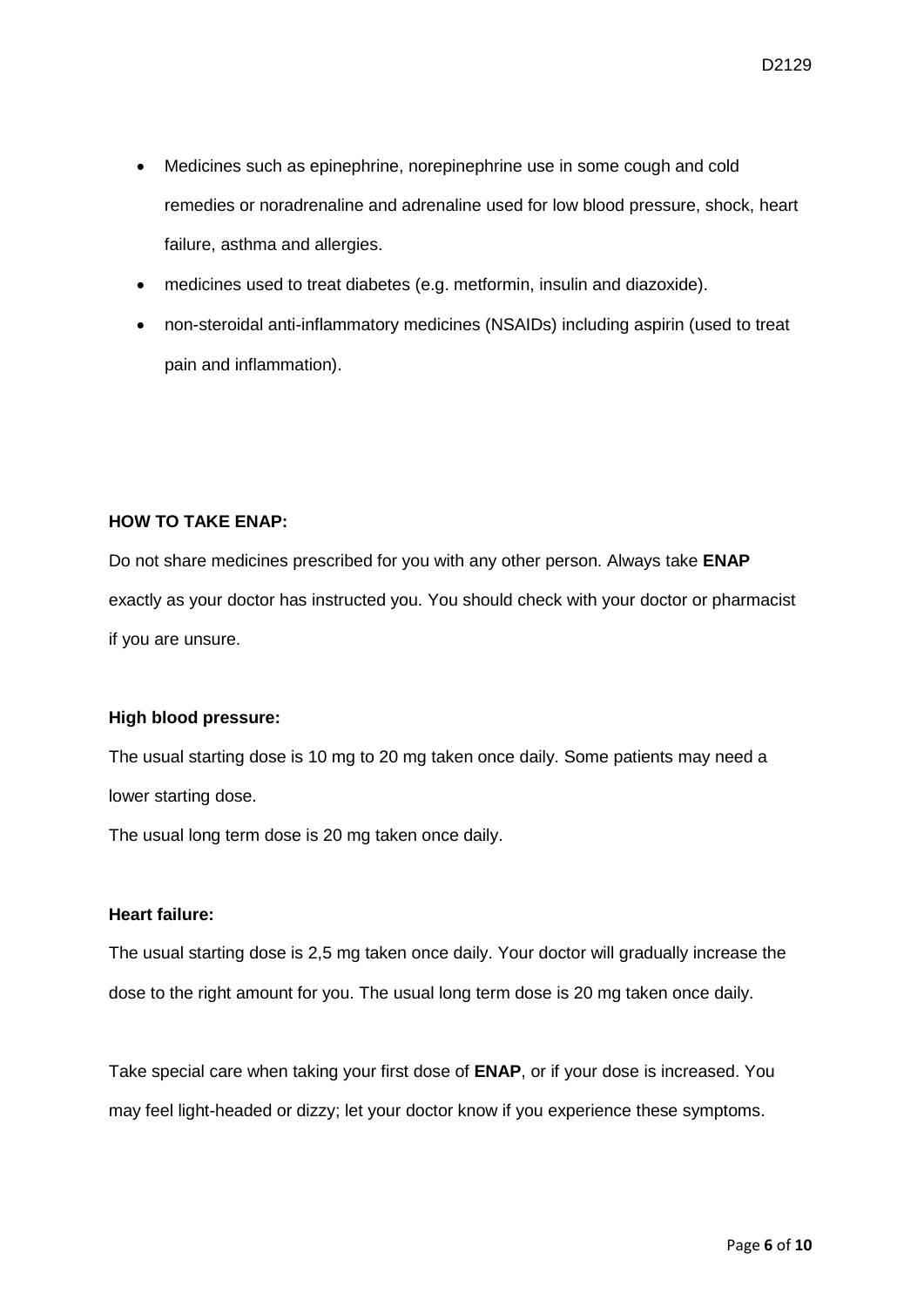Always take **ENAP** exactly as your doctor has instructed you. You should check with your doctor or pharmacist if you are unsure.

If you have the impression that the effect of **ENAP** is too strong or too weak, tell your doctor or pharmacist.

**ENAP** should not be given to children or adolescents under the age of 18 years.

#### **If you take more ENAP than you should:**

In the event of overdosage, consult your doctor or pharmacist. If neither is available, contact the nearest hospital or poison control centre.

You may experience the following side-effects if you take an overdose of **ENAP**: stupor (a state of almost complete lack of consciousness), light-headedness or dizziness, very slow, fast or irregular heartbeat and pulse, anxiety and cough.

## **If you forget to take ENAP:**

If you forget to take an **ENAP** tablet, take it as soon as you remember on the same day. If you do not take a tablet that same day, take your normal dose the next day. Do not take a double dose to make up for a forgotten dose.

## **5. POSSIBLE SIDE EFFECTS:**

**ENAP** can have side effects:

Not all side effects reported for **ENAP** are included in this leaflet. Should your general health worsen, or if you experience any untoward effects while using **ENAP**, please consult your doctor, pharmacist or other health care professional for advice.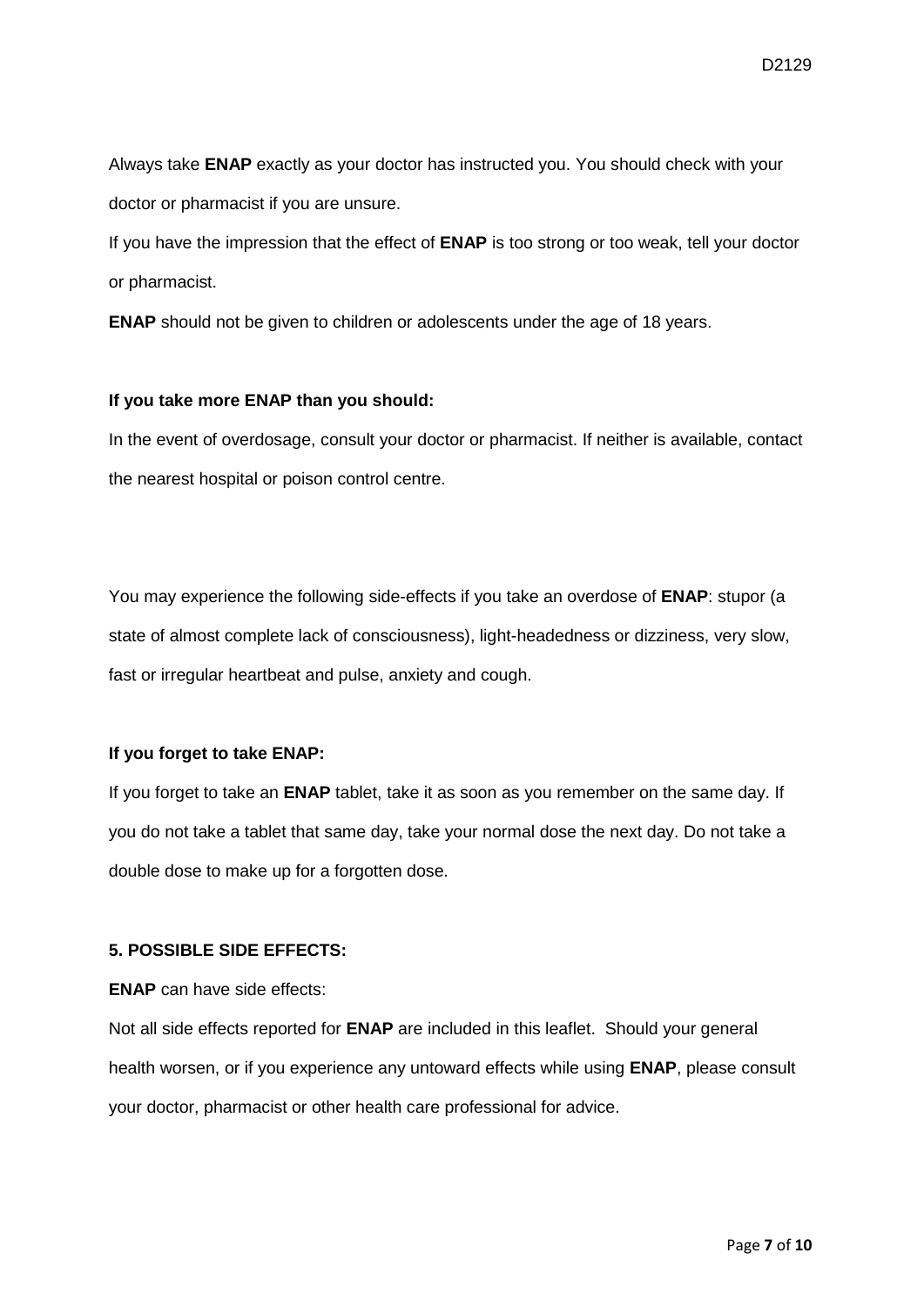If any of the following happens, stop taking **ENAP** and tell your doctor immediately or go to the casualty department at your nearest hospital:

- swelling of the hands, feet, ankles, face, lips, mouth or throat which may cause difficulty in swallowing or breathing.
- rash or itching.

These are all very serious side effects. If you have them, you may have had a serious allergic reaction to **ENAP**. You may need urgent medical attention or hospitalisation. You should be aware that black patients are at a greater risk of the above reactions.

Tell your doctor immediately or go to the casualty department at your nearest hospital if you notice any of the following:

- heart attack or stroke.
- chest pain, heart rhythm changes, angina

These are all serious side effects which are frequent in patients who already have a heart disorder or disease of the blood vessels (especially arteries). You may need urgent medical attention.

Tell your doctor if you notice any of the following:

Frequent side effects:

- depression
- headache, changes in taste
- blurred vision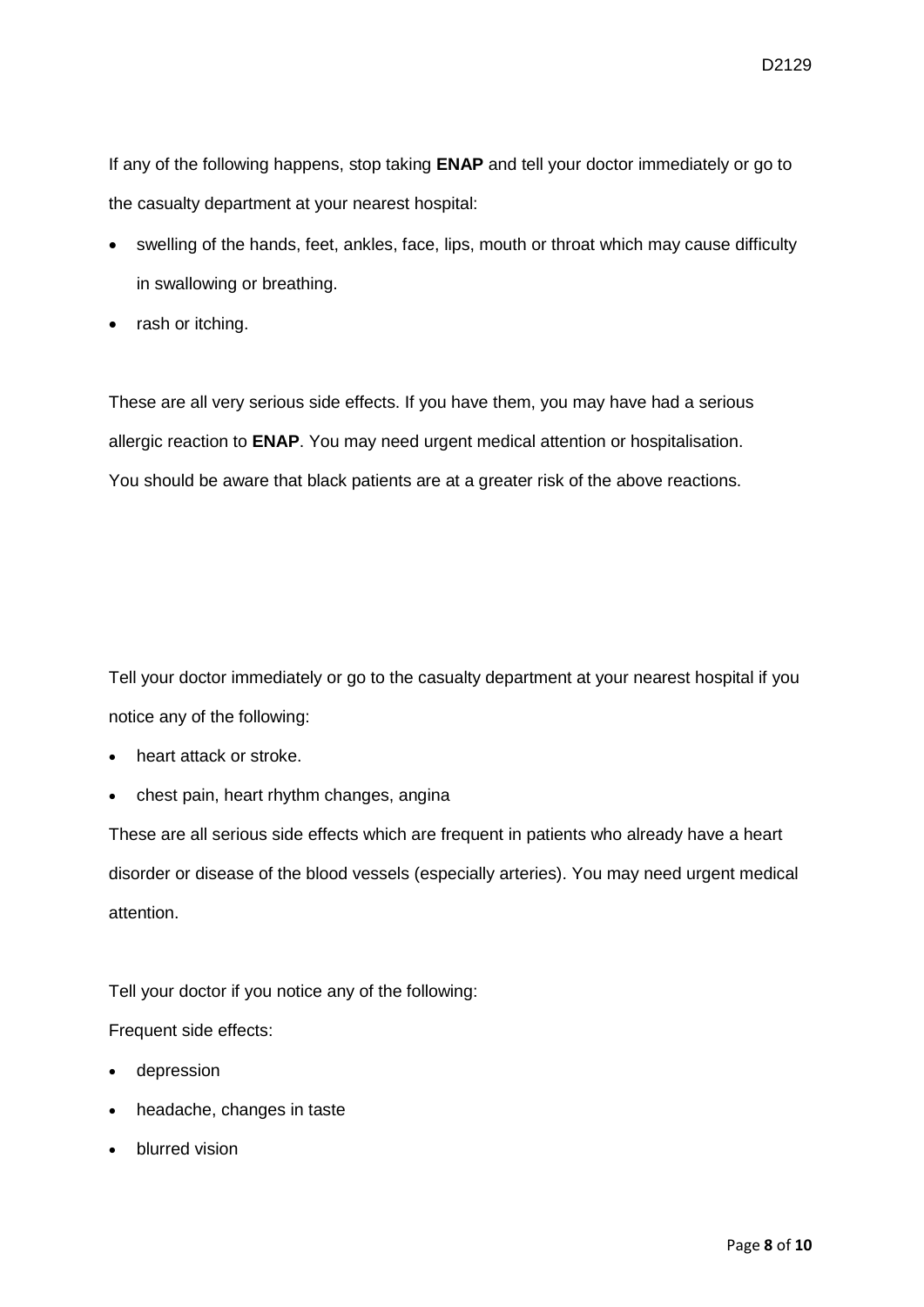- feeling dizzy or light-headed, especially if you stand up quickly, fainting
- cough, shortness of breath
- pain around your stomach area (abdomen), diarrhoea, feeling sick.
- Loss of strength and fatigue

The following side-effects are less frequent:

- confusion, strange dreams, difficulty sleeping, feeling nervous, "pins and needles", drowsiness, spinning feeling (vertigo)
- ringing in the ears (tinnitus)
- fast heartbeat, flushing, low blood flow to your fingers and toes causing redness and pain (Raynaud's phenomenon)
- difficulty breathing, asthma, runny or blocked nose, sore throat and hoarseness
- anorexia, constipation, indigestion, infection or pain and swelling of your tongue, a blockage in your intestine (ileus), intestinal 'angioedema' (signs may include stomach pain, feeling sick and vomiting), swelling or ulcers in your mouth, being sick and dry mouth
- liver failure, this may cause yellowing of the skin (jaundice)
- hair loss, excessive sweating, excessive itchiness or redness of your skin, blisters, skin peeling off in sheets
- muscle cramps
- kidney problems such as lower back pain and reduction in the amount of urine which you pass and protein in the urine
- impotence and development of breasts in males
- feeling extremely tired or weak